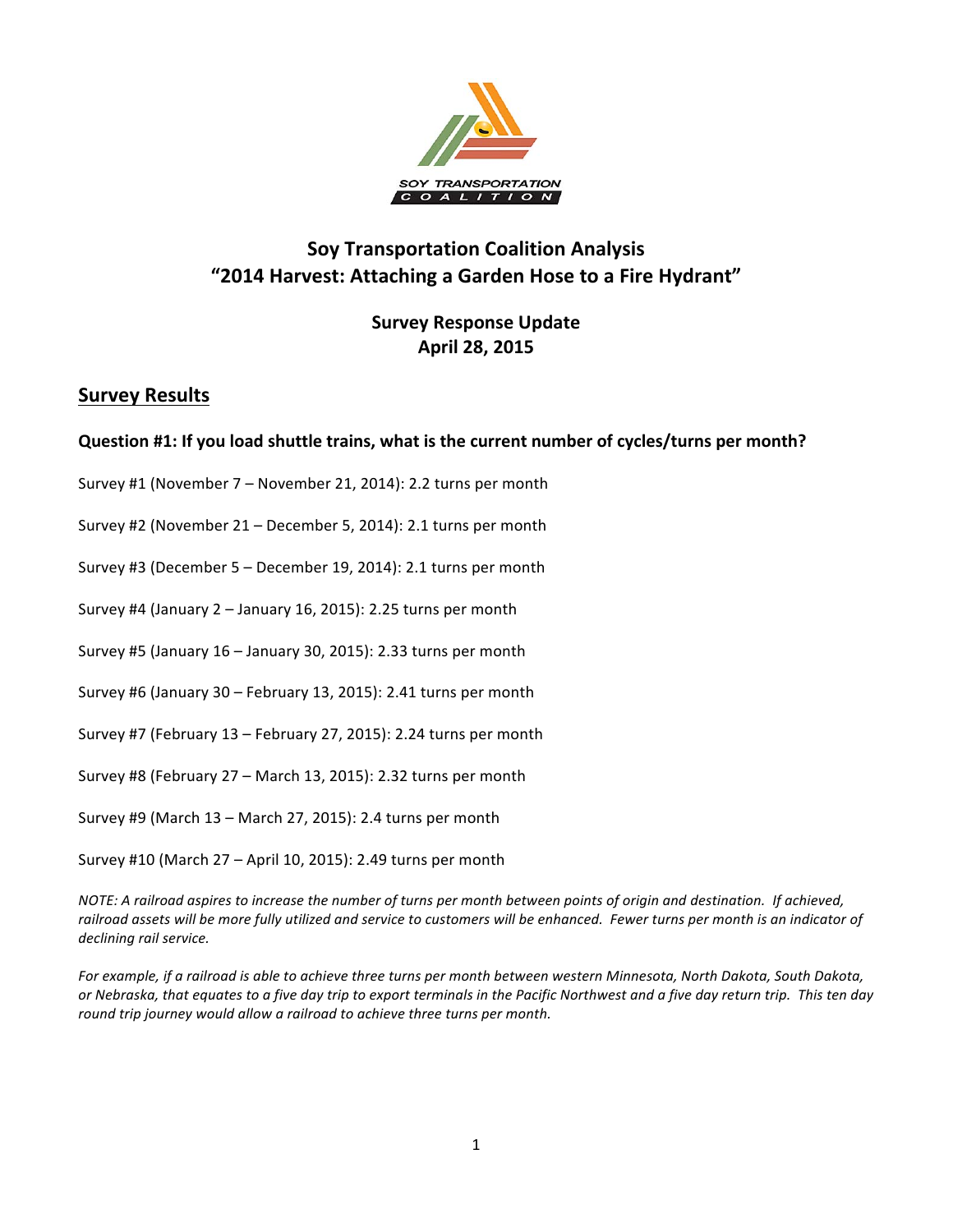## **Question #2: Is your cycle time/turns faster or slower than one year ago?**

Survey #1 (November 7 - November 21, 2014):

- Faster: 67%
- Slower: 31%

Survey #2 (November 21 - December 5, 2014):

- Faster: 70%
- Slower: 30%

Survey #3 (December 5 - December 19, 2014):

- Faster: 78%
- Slower: 22%

Survey #4 (January  $2$  – January 16, 2015):

- Faster: 91%
- Slower: 9%

Survey #5 (January 16 - January 30, 2015):

- Faster: 100%
- Slower: 0%

Survey #6 (January 30 - February 13, 2015):

- Faster: 95%
- Slower: 5%

Survey #7 (February 13 - February 27, 2015):

- Faster: 96%
- Slower: 4%

Survey #8 (February 27 - March 13, 2015):

- Faster: 100%
- Slower: 0%

Survey #9 (March 13 - March 27, 2015):

- Faster: 100%
- Slower: 0%

Survey #10 (March 27 - April 10, 2015):

- Faster: 94%
- Slower: 6%

## **Question #3: How many days past due is your oldest open order for railcars?**

Survey #1 (November 7 - November 21, 2014):

• No past due orders: 33%

Survey #2 (November 21 - December 5, 2014):

• No past due orders: 48%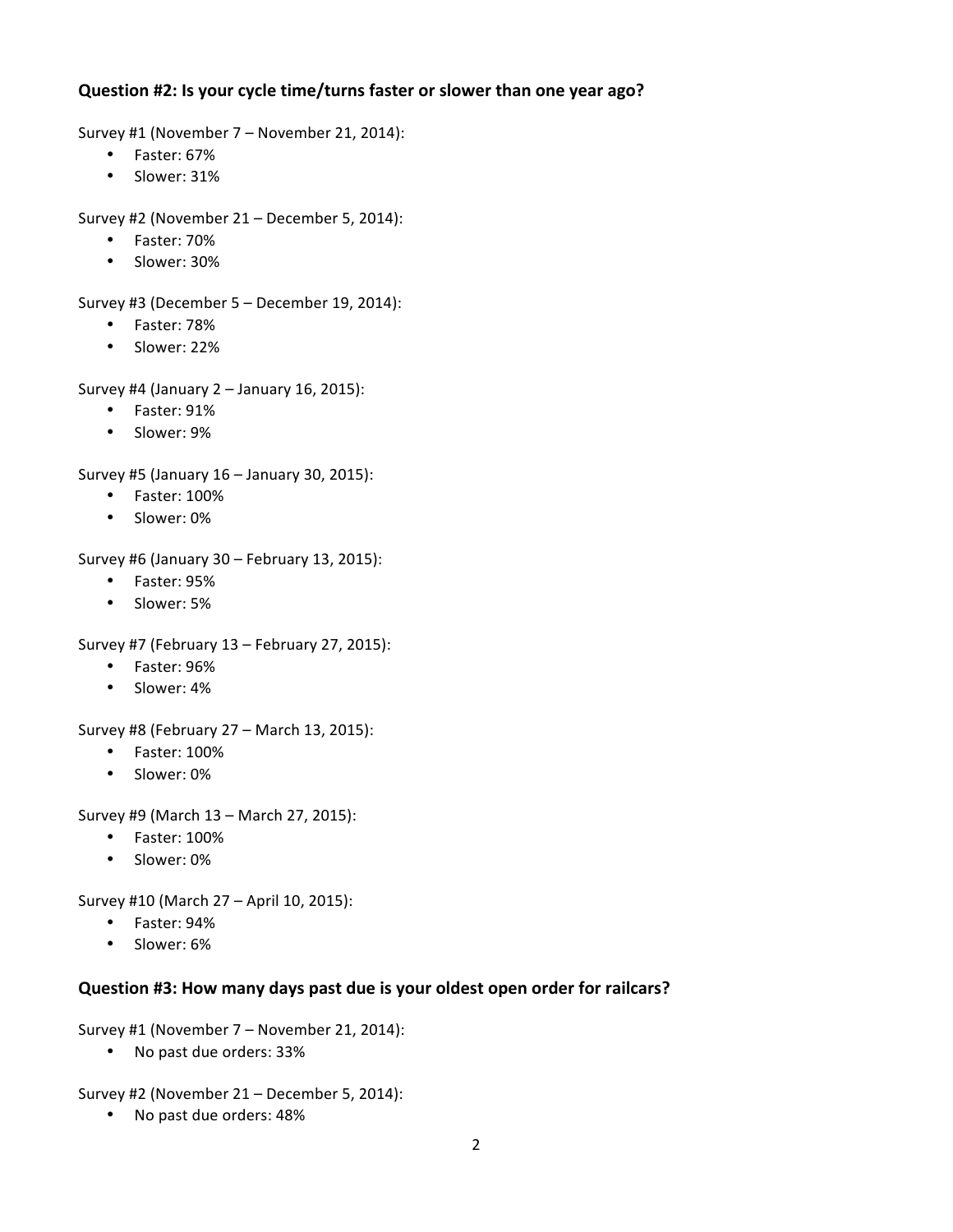• Average days past due for those reporting delays: 13.4 days

Survey #3 (December 5 - December 19, 2014):

- No past due orders: 54%
- Average days past due for those reporting delays: 30 days

Survey #4 (January  $2$  – January 16, 2015):

- No past due orders: 61%
- Average days past due for those reporting delays: 23 days

Survey #5 (January  $16 -$  January 30, 2015):

- No past due orders: 69%
- Average days past due for those reporting delays: 23 days

Survey #6 (January  $30$  – February 13, 2015):

- No past due orders: 76%
- Average days past due for those reporting delays: 33 days

Survey #7 (February 13 - February 27, 2015):

- No past due orders: 88%
- Average days past due for those reporting delays: 26 days

Survey #8 (February 27 - March 13, 2015):

- No past due orders: 85%
- Average days past due for those reporting delays: 23 days

Survey #9 (March 13 - March 27, 2015):

- No past due orders: 74%
- Average days past due for those reporting delays: 26 days

Survey #10 (March 27 – April 10, 2015):

- No past due orders: 80%
- Average days past due for those reporting delays: 15 days

### **Question #4: How many railcar orders are past due (or passed order date)?**

*NOTE:* Responses were irregular and varied due to a number of survey participants misunderstanding the question.

### **Question #5: What percent of your permanent storage capacity remains open?**

Survey #1 (November 7 – November 21, 2014): Average: 19%; Range: 0-50%

Survey #2 (November 21 - December 5, 2014): Average: 23%; Range: 0-94%

Survey #3 (December 5 - December 19, 2014): Average: 30%; Range: 0-70%

Survey #4 (January 2 - January 16, 2015): Average: 35%; Range: 5-70%

Survey #5 (January 16 - January 30, 2015): Average: 43%; Range: 19-70%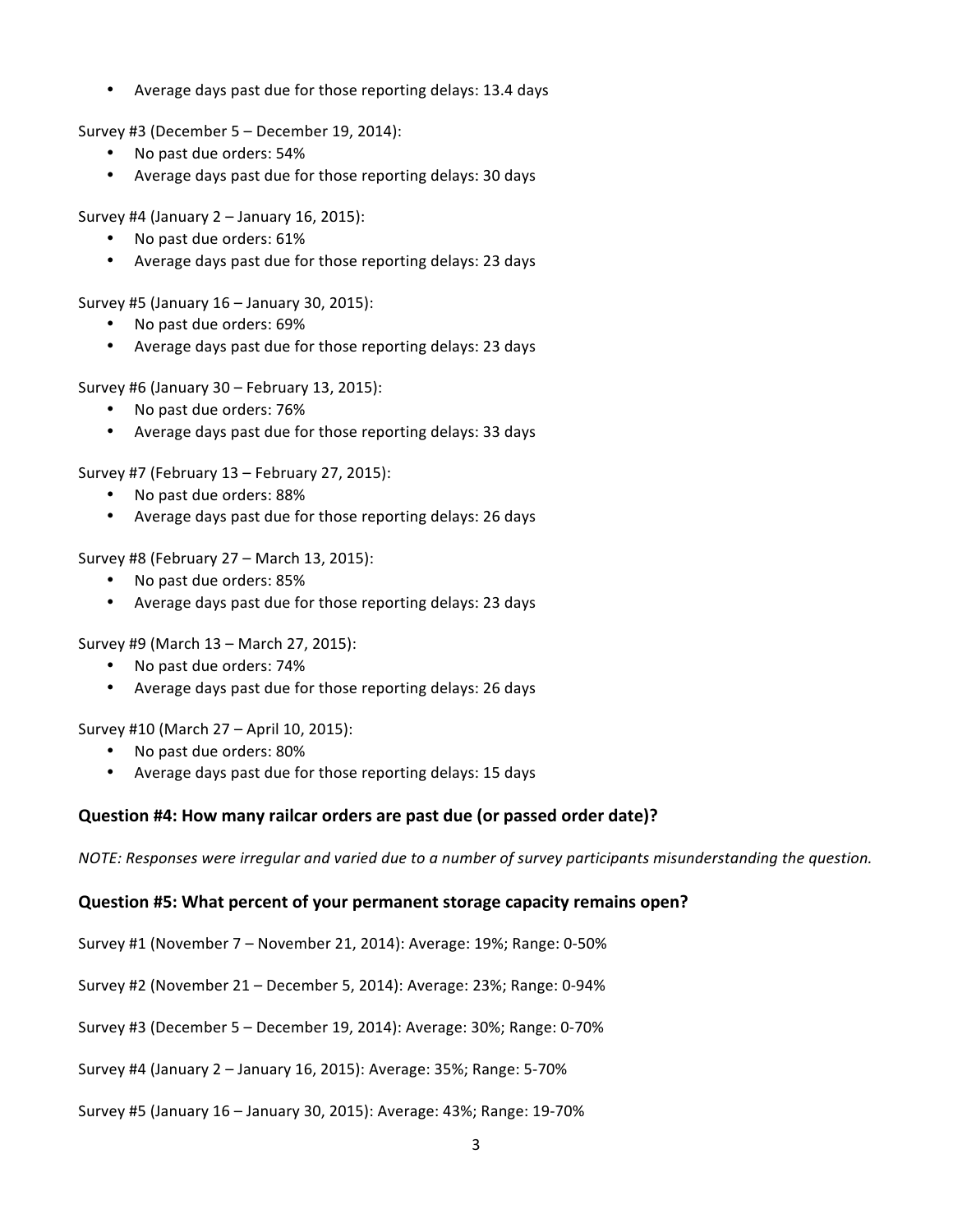Survey #6 (January 30 - February 13, 2015): Average: 42%; Range: 9-70%

Survey #7 (February 13 - February 27, 2015): Average: 45%; Range: 8-70%

Survey #8 (February 27 - March 13, 2015): Average: 46%; Range: 8-71%

Survey #9 (March 13 - March 27, 2015): Average: 49%; Range: 11-70%

Survey #10 (March 27 - April 10, 2015): Average: 49%; Range: 6-77%

# **Question #6: If your permanent storage is full, are you creating ground piles or using bunkers, bags** and/or other forms of temporary storage?

Survey #1 (November 7 - November 21, 2014):

- Ground piles: 68%
- Bunkers: 50%
- Bags: 15%

Survey #2 (November 21 - December 5, 2014):

- Ground piles: 54%
- Bunkers: 49%
- $\bullet$  Bags: 20%

Survey #3 (December 5 - December 19, 2014):

- Ground piles: 55%
- Bunkers: 48%
- $\bullet$  Bags: 17%

Survey #4 (January  $2$  – January 16, 2015):

- Ground piles: 46%
- Bunkers: 46%
- Bags: 7%

Survey #5 (January  $16 -$  January 30, 2015):

- Ground piles: 57%
- Bunkers: 52%
- $\bullet$  Bags: 19%

Survey #6 (January 30 - February 13, 2015):

- Ground piles: 46%
- Bunkers: 46%
- $\bullet$  Bags: 4%

Survey #7 (February 13 - February 27, 2015):

- Ground piles: 43%
- Bunkers: 54%
- $\bullet$  Bags: 10%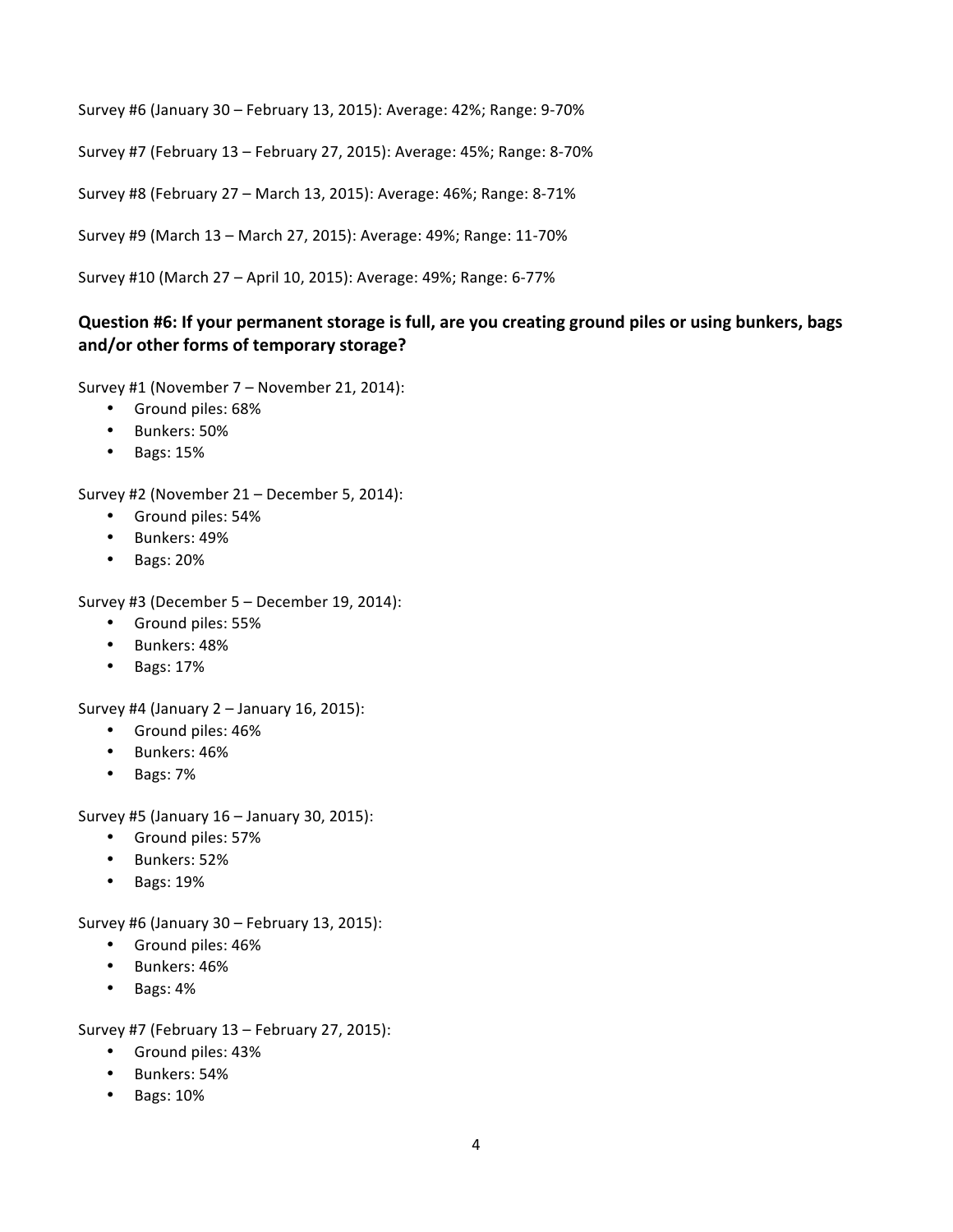Survey #8 (February 27 – March 13, 2015):

- Ground piles: 55%
- Bunkers: 50%
- $\bullet$  Bags: 20%

Survey #9 (March 13 - March 27, 2015):

- Ground piles: 46%
- Bunkers: 54%
- $\bullet$  Bags: 17%

Survey #10 (March 27 – April 10, 2015):

- Ground piles: 60%
- Bunkers: 55%
- $\bullet$  Bags: 20%

### **Question #7: Due to a lack of storage, have you closed your truck dumps to farmers?**

Survey #1 (November 7 - November 21, 2014): Yes: 21%

Survey #2 (November 21 - December 5, 2014): Yes: 14%

Survey #3 (December 5 - December 19, 2014): Yes: 17%

Survey #4 (January 2 - January 16, 2015): Yes: 4%

Survey #5 (January 16 - January 30, 2015): Yes: 10%

Survey #6 (January 30 – February 13, 2015): Yes: 8%

Survey #7 (February 13 - February 27, 2015): Yes: 14%

Survey #8 (February 27 - March 13, 2015): Yes: 10%

Survey #9 (March 13 - March 27, 2015): Yes: 17%

Survey #10 (March 27 - April 10, 2015): Yes: 10%\*

*\*During* this time of the year, some grain handlers cease accepting grain. As a result, the closure of truck dumps *may* be due to normal operations – starting in mid-February – rather than a lack of storage capacity.

### **Question #8: If so, how long have your dumps been closed?**

Survey #1 (November  $7 -$  November 21, 2014): 3-20 days

Survey #2 (November  $21$  – December 5, 2014): 1-12 days

Survey #3 (December  $5 -$ December 19, 2014): 2-15 days

Survey #4 (January  $2 -$  January 16, 2015): 6 days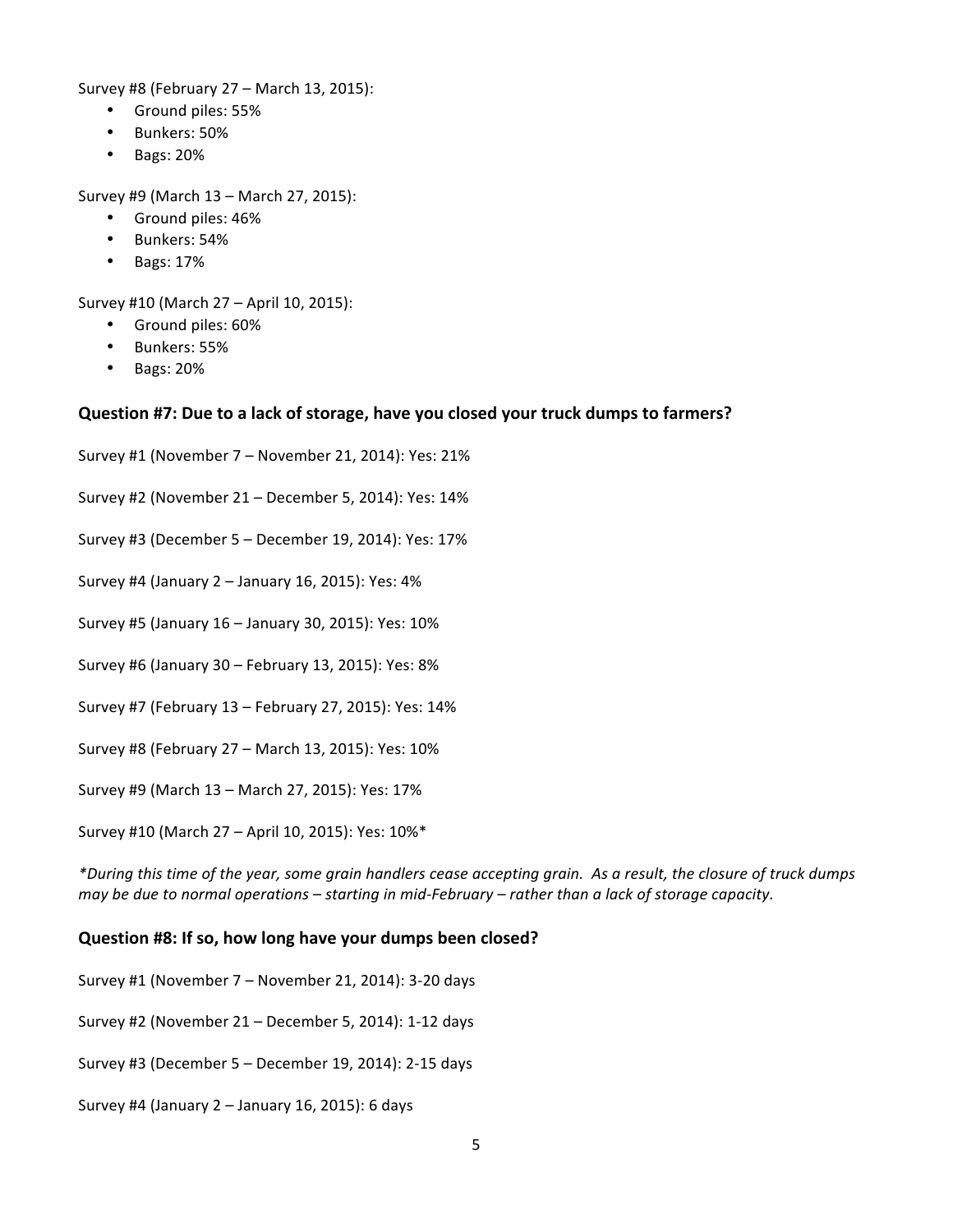Survey #5 (January  $16 -$  January  $30$ , 2015):  $3$  days

Survey #6 (January 30 - February 13, 2015): Responses provided were incomplete

Survey #7 (February 13 - February 27, 2015): Responses provided were incomplete

Survey #8 (February 27 - March 13, 2015): Responses provided were incomplete

Survey #9 (March 13 - March 27, 2015): Responses provided were incomplete

Survey #10 (March 27 - April 10, 2015): 2-3 days

### Question #9: Is there more or less pressure on storage capacity since the last survey?

Survey #1 (November  $7$  – November 21, 2014): Established baseline for future comparison

Survey #2 (November 21 – December 5, 2014):

- Much more: 0%
- $•$  More:  $11\%$
- About the same: 37%
- $\cdot$  Less: 40%
- Much less: 11%

Survey #3 (December 5 - December 19, 2014):

- Much more: 0%
- More: 3%
- About the same: 38%
- $\bullet$  Less: 45%
- Much less: 14%

Survey #4 (January  $2 -$  January 16, 2015):

- Much more: 0%
- More: 4%
- About the same: 35%
- $\cdot$  Less: 43%
- Much less: 18%

Survey #5 (January 16 - January 30, 2015):

- Much more: 0%
- $\bullet$  More: 10%
- About the same: 43%
- $\bullet$  Less: 33%
- Much less: 14%

Survey #6 (January 30 - February 13, 2015):

- Much more: 0%
- More: 8%
- About the same: 42%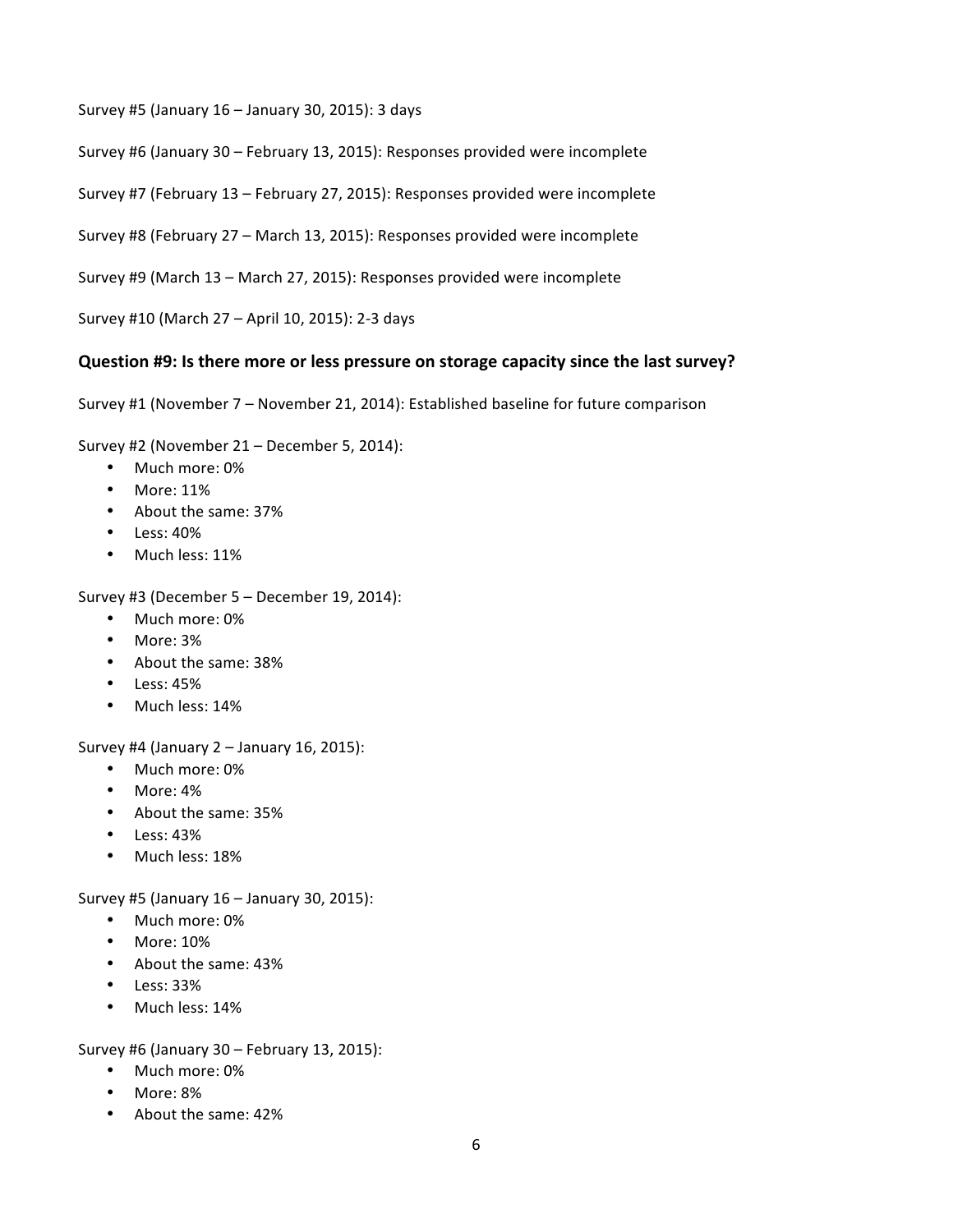- $\bullet$  Less: 25%
- Much less: 25%

Survey #7 (February  $13$  – February 27, 2015):

- Much more: 0%
- More: 7%
- About the same: 39%
- Less: 29%
- Much less: 25%

Survey #8 (February 27 - March 13, 2015):

- Much more: 0%
- More: 5%
- About the same: 55%
- $\cdot$  Less: 10%
- Much less: 30%

Survey #9 (March 13 – March 27, 2015):

- Much more: 0%
- More: 13%
- About the same: 58%
- $\bullet$  Less: 17%
- Much less: 13%

Survey #10 (March 27 - April 10, 2015):

- Much more: 0%
- More: 5%
- About the same: 27%
- Less: 50%
- Much less: 18%

## **Question #10: Have you experienced rail service delays and diminishing storage capacity?**

Survey #1 (November 7 - November 21, 2014): Yes: 53%; No: 47%

Survey #2 (November 21 - December 5, 2014): Yes: 60%; No: 40%

Survey #3 (December 5 - December 19, 2014): Yes: 41%; No: 59%

- Survey #4 (January 2 – January 16, 2015): Yes: 25%; No: 75%
- Survey #5 (January 16 January 30, 2015): Yes: 14%; No: 86%
- Survey #6 (January 30 February 13, 2015): Yes: 17%; No: 83%
- Survey #7 (February 13 February 27, 2015): Yes: 11%; No: 89%

Survey #8 (February 27 – March 13, 2015): Yes: 10%; No: 90%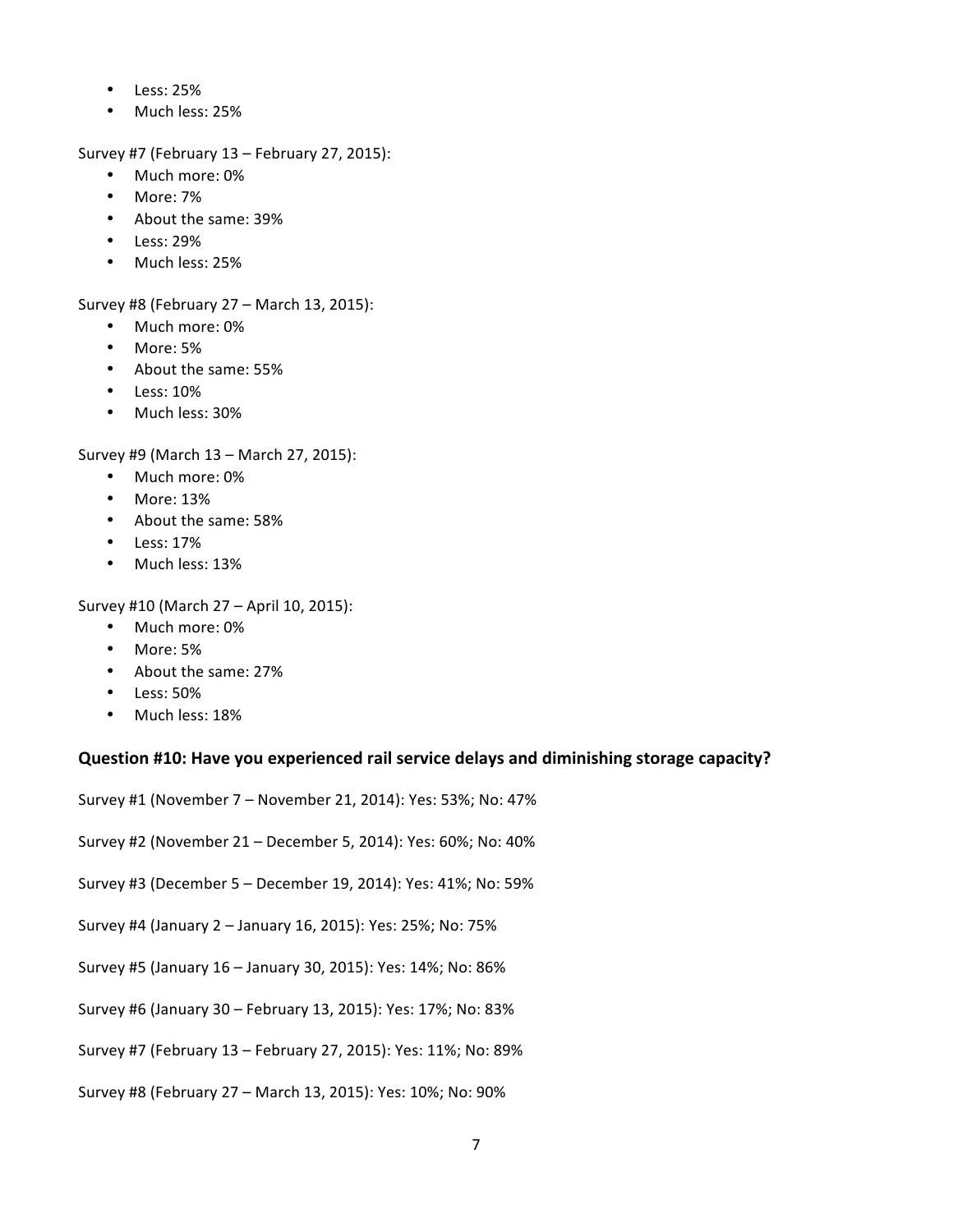Survey #9 (March 13 - March 27, 2015): Yes: 21%; No: 79%

Survey #10 (March 27 - April 10, 2015): Yes: 18%; No: 82%

# **Question #11: If experiencing rail service delays and diminishing storage capacity, estimate the impact** on your local basis for each grain handled at your facility.

Survey #1 (November 7 - November 21, 2014):

- Soybeans: Average: Negative 30 cents per bushel; Range: Negative 11-50 cents per bushel
- Corn: Average: Negative 28 cents per bushel; Range: Negative 10-50 cents per bushel
- Wheat: Average: Negative 30 cents per bushel; Range: Negative 0-50 cents per bushel

Survey #2 (November 21 - December 5, 2014):

- Soybeans: Average: Negative 25 cents per bushel; Range: Negative 10-50 cents per bushel
- Corn: Average: Negative 21 cents per bushel; Range: Negative 10-50 cents per bushel
- Wheat: Average: Negative 25 cents per bushel; Range: Negative 9-50 cents per bushel

Survey #3 (December 5 - December 19, 2014):

- Soybeans: Average: Negative 16 cents per bushel; Range: Negative 0-50 cents per bushel
- Corn: Average: Negative 19 cents per bushel; Range: Negative 5-31 cents per bushel
- Wheat: Average: Negative 13 cents per bushel; Range: Negative 1-30 cents per bushel

Survey #4 (January  $2 -$  January 16, 2015):

- Soybeans: Average: Negative 26 cents per bushel; Range: Negative 13-50 cents per bushel
- Corn: Average: Negative 23 cents per bushel; Range: Negative 20-31 cents per bushel
- Wheat: Average: Negative 28 cents per bushel; Range: Negative 14-50 cents per bushel

Survey #5 (January  $16 -$  January  $30$ , 2015):

- Soybeans: Average: Negative 31 cents per bushel
- Corn: Average: Negative 22 cents per bushel; Range: Negative 11-30 cents per bushel
- Wheat: Average: Negative 31 cents per bushel

Survey #6 (January  $30$  – February 13, 2015):

- Soybeans: Average: Negative 22 cents per bushel; Range: Negative 10-36 cents per bushel
- Corn: Average: Negative 19 cents per bushel; Range: Negative 9-28 cents per bushel
- Wheat: Average: Negative 19 cents per bushel; Range: Negative 11-24 cents per bushel

Survey #7 (February 13 - February 27, 2015):

- Soybeans: Average: Negative 29 cents per bushel; Range: Negative 17-41 cents per bushel
- Corn: Average: Negative 25.5 cents per bushel; Range: Negative 25-26 cents per bushel
- Wheat: Average: Negative 19 cents per bushel; Range: Negative 19-31 cents per bushel

Survey #8 (February 27 - March 13, 2015):

- Soybeans: Average: Negative 25 cents per bushel; Range: Negative 19-31 cents per bushel
- Corn: Average: Negative 28 cents per bushel; Range: Negative 24-31 cents per bushel
- Wheat: Average: Negative 25 cents per bushel; Range: Negative 19-31 cents per bushel

Survey #9 (March 13 – March 27, 2015):